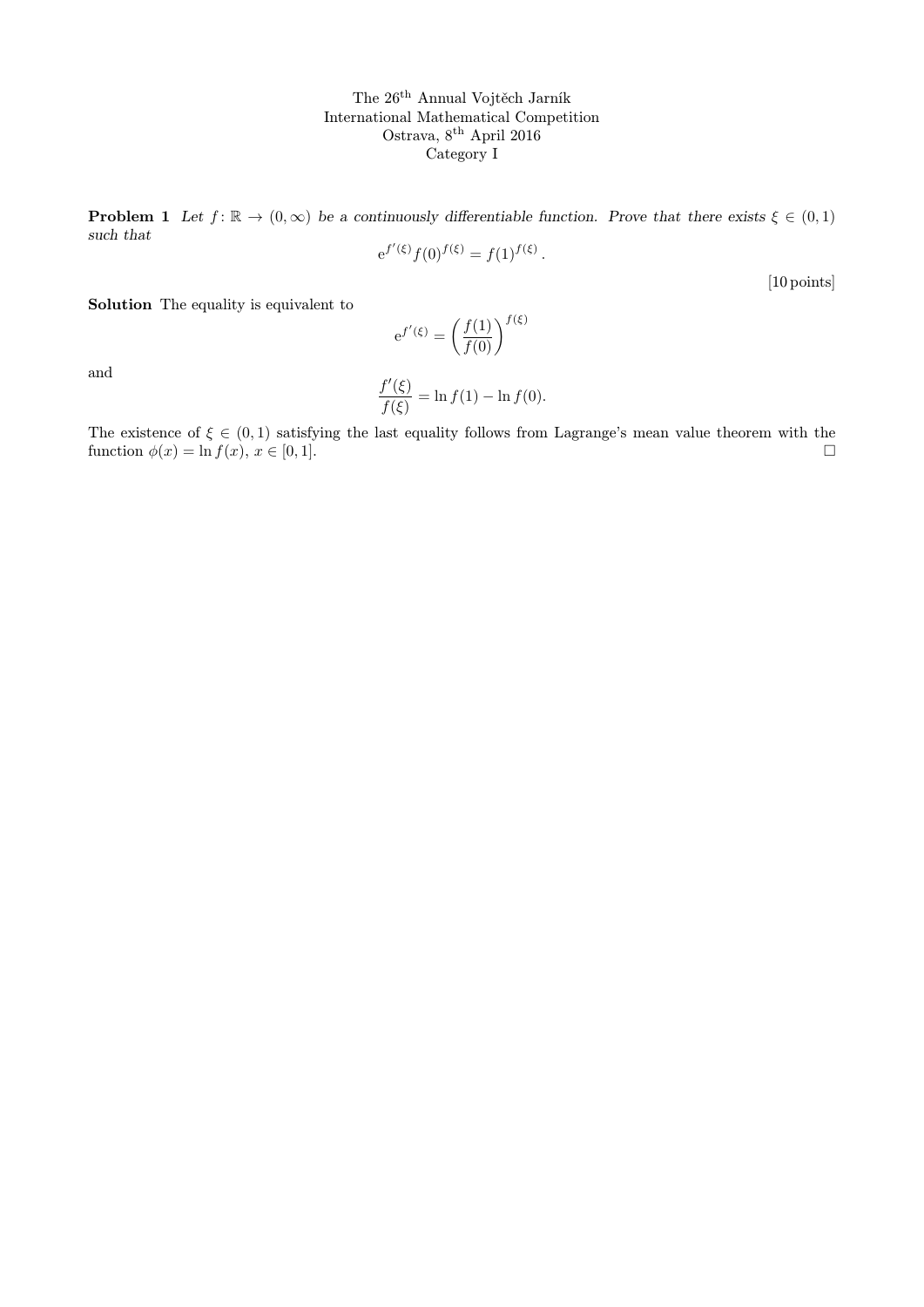The 26th Annual Vojtěch Jarník International Mathematical Competition Ostrava, 8th April 2016 Category I

**Problem 2** Find all positive integers n such that  $\varphi(n)$  divides  $n^2 + 3$ .  $(\varphi(n)$  denotes Euler's totient function, i.e. the number of positive integers  $k \leq n$  coprime to n.) [10 points]

**Solution** Answer:  $n = 1, 2, 3, 5, 9, 21$ ,

If n is prime, then  $\varphi(n) = n - 1$  divides  $n^2 + 3 = (n - 1)(n + 1) + 4$ , thus  $n - 1$  divides 4 and we get answers  $n = 2, 3, 5$ . Let now  $n > 1$  be composite and  $n = \prod_{i=1}^{k} p_i^{\alpha_i}$  has k distinct prime factors. Then  $\varphi(n) = \prod_{i=1}^{k} p_i^{\alpha_i-1}(p_i-1)$  is divisible by  $2^k$ , thus  $n^2+3$  is divisible by  $2^k$ . It implies that n is odd and  $k \leq 2$ , since 8 never divides  $n^2 + 3$ . Next, if  $\alpha_i \ge 2$ , then  $p_i$  divides  $\varphi(n)$ , thus  $p_i$  divides  $n^2 + 3$  and  $p_i = 3$ . In this case 9 does not divide  $n^2 + 3$ , hence 9 does not divide  $\varphi(n)$ , i.e.  $\alpha_i = 2$ . So, we have three cases:  $n = 9$  (this is another answer),  $n = 9p$  for prime  $p \neq 3$  and  $n = pq$  for different odd primes p,q.

1)  $n = 9p$ . Then  $\varphi(n) = 6(p-1)$ ,  $n^2 + 3 = 81(p-1)(p+1) + 84$ . So,  $3(p-1)$  divides 84, thus  $p-1$  divides 28, but for possible  $p = 5, 29$  we again get that 8 divides  $\varphi(n)$ .

2)  $n = pq$ . If  $q = 3$  we see that  $\varphi(n) = 2(p-1)$  divides  $n^2 + 3 = 9(p-1)(p+1) + 12$ , so  $2(p-1)$  divides 12, for  $p = 7$  we get the answer  $n = 21$ . Now assume that  $p > 3$ ,  $q > 3$ . Then 3 does not divide  $n^2 + 3$ , thus 3 does not divide  $\varphi(n) = (p-1)(q-1)$ . It implies that both p and q are congruent to 2 modulo 3, and we may write  $p = 2a + 1$ ,  $q = 2b + 1$ , where a, b are congruent to 2 modulo 3. We get that  $\varphi(n) = 4ab$  divides  $n^2 + 3 = (4ab + 2a + 2b + 1)^2 + 3 = 4ab(4ab + 1) + 4(a^2 + b^2 + a + b + 1)$ , i.e. ab divides  $a^2 + b^2 + a + b + 1$ . Let us prove that it is impossible when  $a, b$  are congruent to 2 modulo 3. Assume the contrary and choose a pair of such a, b with minimal value of  $a + b$ . Obviously a, b are coprime, so we may suppose that  $a > b$  (here we use that  $a = b = 1$  is forbidden modulo 3). The number  $b^2 + b + 1$  is divisible by a, denote  $b^2 + b + 1 = ma$ . The number m is congruent to 2 modulo 3 and  $m < a$  since  $ma = b^2 + b + 1 < (b+1)^2 \le a^2$ . Note that m divides  $b^2 + b + 1$  and b divides  $a^2(m^2 + m + 1) = (b^2 + b + 1)^2 + a(b^2 + b + 1) + a^2 = (a^2 + a + 1) + bx$  for some integer x. Since a and b are relatively prime, we get that b divides  $m^2 + m + 1$ . Thus both m and b divide  $Q := b^2 + m^2 + b + m + 1$ , therefore bm divides Q and  $(b, m)$  is smaller pair then  $(a, b)$ . This contradiction finishes the proof.  $\Box$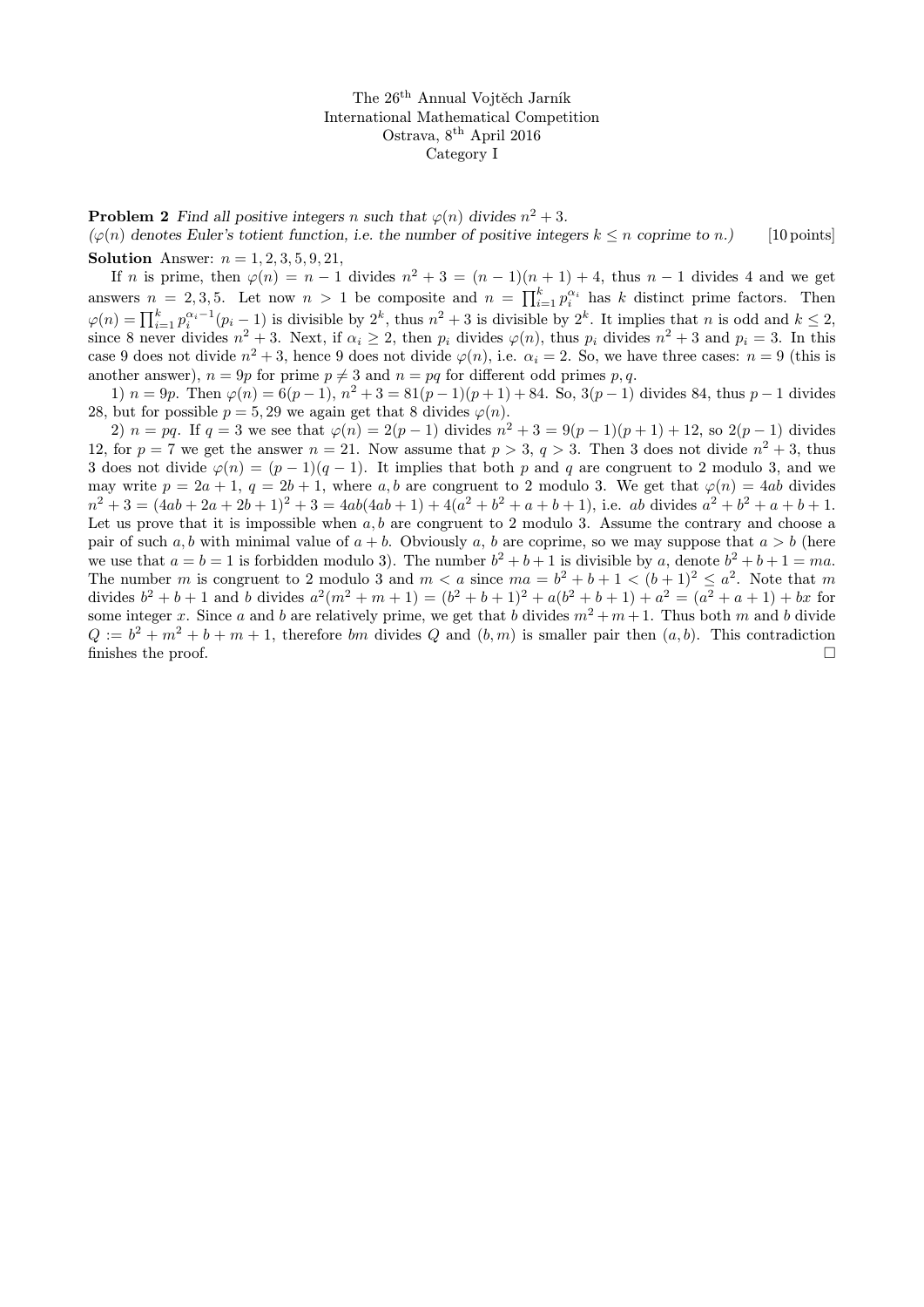The 26th Annual Vojtěch Jarník International Mathematical Competition Ostrava, 8th April 2016 Category I

**Problem 3** Let  $d \geq 3$  and let  $A_1 \ldots A_{d+1}$  be a simplex in  $\mathbb{R}^d$ . (A simplex is the convex hull of  $d+1$ points not lying in a common hyperplane.) For every  $i = 1, \ldots, d + 1$  let  $O_i$  be the circumcentre of the face  $A_1 \ldots A_{i-1}A_{i+1} \ldots A_{d+1}$ , i.e.  $O_i$  lies in the hyperplane  $A_1 \ldots A_{i-1}A_{i+1} \ldots A_{d+1}$  and it has the same distance from all points  $A_1, \ldots, A_{i-1}, A_{i+1}, \ldots, A_{d+1}$ . For each i draw a line through  $A_i$  perpendicular to the hyperplane  $O_1 \ldots O_{i-1}O_{i+1} \ldots O_{d+1}$ . Prove that either these lines are parallel or they have a common point. [10 points] **Solution** If  $O_1, \ldots, O_{d+1}$  lie in the hyperplane, our lines are parallel. If not, they form a simplex which has a circumcentre Q. Let O be circumcentre of  $A_1 \ldots A_{d+1}$ , let P be symmetric to O in a point Q. Let's prove that all our lines pass through P. That is,  $PA_i$  must be perpendicular to  $O_iO_k$  if i, j, k are different. Denote by  $M_i$  a midpoint  $OA_i$ . Then  $A_iP$  is parallel to a middle line  $M_iQ$  of triangle  $OA_iP_i$ . We have  $M_iO_j = M_iO_k = OA_i/2$ , thus both points  $M_i, Q$  lie in a perpendicular bisector to the segment  $O_j O_k$ , hence  $M_i Q \perp O_j O_k$  as desired.  $\Box$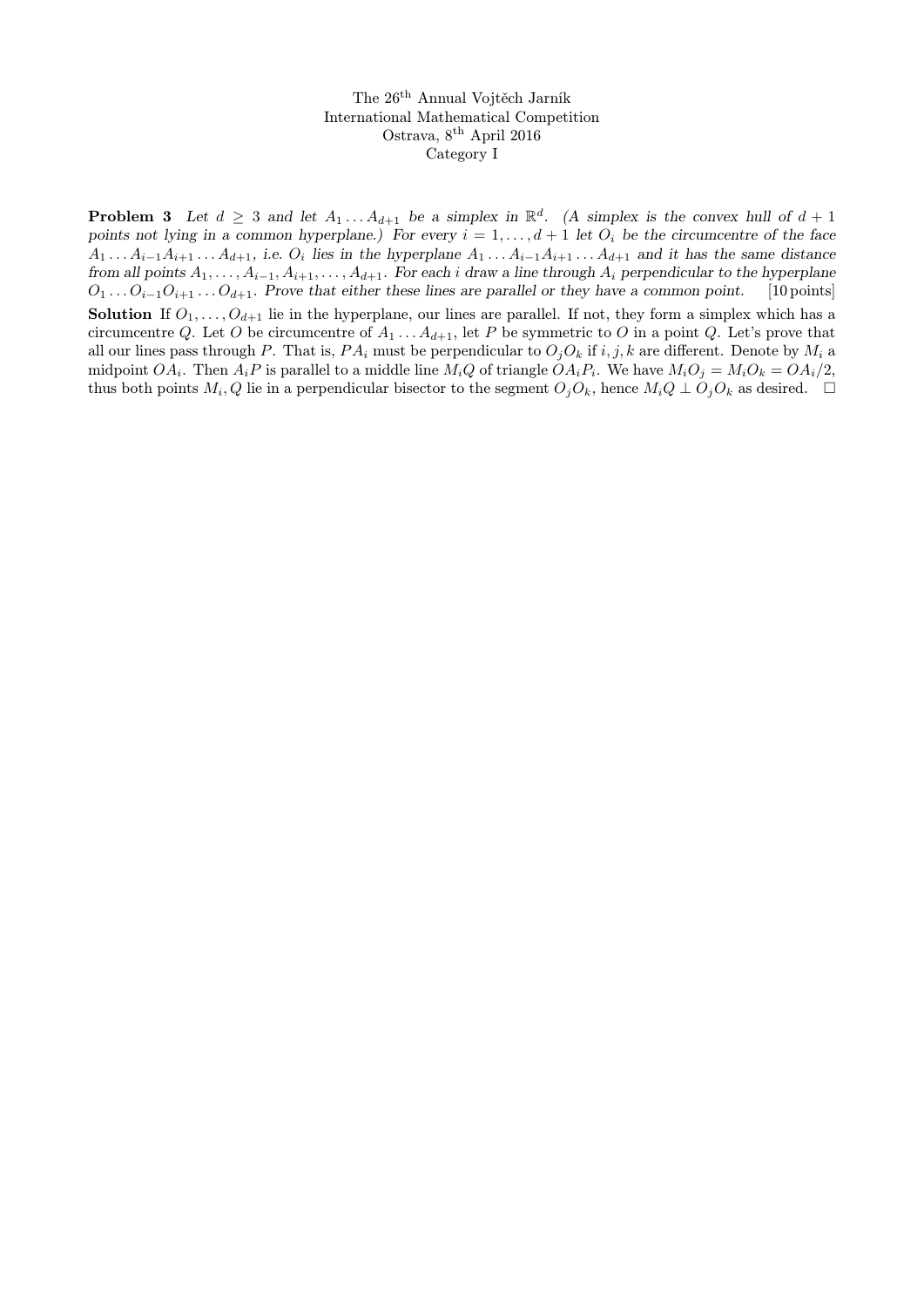The 26th Annual Vojtěch Jarník International Mathematical Competition Ostrava, 8th April 2016 Category I

**Problem 4** Find the value of the sum 
$$
\sum_{n=1}^{\infty} A_n
$$
, where  

$$
A_n = \sum_{k_1=1}^{\infty} \cdots \sum_{k_n=1}^{\infty} \frac{1}{k_1^2} \frac{1}{k_1^2 + k_2^2} \cdots \frac{1}{k_1^2 + \cdots + k_n^2}
$$

[10 points]

.

Solution We will show more general fact:

**Theorem** Let  $(a_n)$  be an increasing sequence of real numbers greater or equal than 1, such that then series  $\sum_{i=1}^{\infty}$  $n=1$  $\frac{1}{a_n}$  converges to S. Then

.

$$
\sum_{n_1=1}^{\infty} \cdots \sum_{n_k=1}^{\infty} \frac{1}{a_{n_1}} \frac{1}{a_{n_1} + a_{n_2}} \cdots \frac{1}{a_{n_1} + \cdots + a_{n_k}} = \frac{1}{k!} S^k
$$

for every  $k = 1, 2, \ldots$ 

**Proof** [I.] by induction on  $k$ 

For  $k = 1$  the equality  $\sum_{n=1}^{\infty}$  $\frac{1}{a_n} = S$  is obvious. Assume now that the equality holds for  $k = 1, 2, ..., m - 1$ and denote

$$
\sum_{n_1=1}^{\infty}\cdots\sum_{n_k=1}^{\infty}\frac{1}{a_{n_1}}\,\frac{1}{a_{n_1}+a_{n_2}}\cdots\frac{1}{a_{n_1}+\cdots+a_{n_k}}\,=\,\mathcal{S}_k\,.
$$

We have

$$
\frac{1}{a_{n_1}} \frac{1}{a_{n_1} + a_{n_2}} \cdots \frac{1}{a_{n_1} + \cdots + a_{n_m}} = \frac{(a_{n_1} + a_{n_2}) - a_{n_1}}{a_{n_2}} \frac{1}{a_{n_1}} \cdots \frac{1}{a_{n_1} + \cdots + a_{n_m}}
$$

$$
= \frac{1}{a_{n_2}} \frac{1}{a_{n_1}} \frac{1}{a_{n_1} + a_{n_2} + a_{n_3}} \cdots \frac{1}{a_{n_1} + \cdots + a_{n_m}} - \frac{1}{a_{n_2}} \frac{1}{a_{n_1} + a_{n_2}} \cdots \frac{1}{a_{n_1} + \cdots + a_{n_m}}
$$

The last term sums to  $\mathcal{S}_m$  and the first equals to

$$
\frac{1}{a_{n_2}} \frac{1}{a_{n_1}} \frac{1}{a_{n_1} + a_{n_2} + a_{n_3}} \cdots \frac{1}{a_{n_1} + \cdots + a_{n_m}} = \frac{(a_{n_1} + a_{n_2} + a_{n_3}) - a_{n_1}}{a_{n_2} + a_{n_3}} \frac{1}{a_{n_2}} \cdots \frac{1}{a_{n_1} + \cdots + a_{n_m}}
$$
\n
$$
= \frac{1}{a_{n_2}} \frac{1}{a_{n_2} + a_{n_3}} \frac{1}{a_{n_1}} \frac{1}{a_{n_1} + a_{n_2} + a_{n_3} + a_{n_4}} \cdots \frac{1}{a_{n_1} + \cdots + a_{n_m}} - \frac{1}{a_{n_2}} \frac{1}{a_{n_2} + a_{n_3}} \frac{1}{a_{n_1} + a_{n_2} + a_{n_3}} \cdots \frac{1}{a_{n_1} + \cdots + a_{n_m}}.
$$

Once again the last term sums to  $S_m$ . Repeating the above transformations leads to

$$
\frac{1}{a_{n_1}} \frac{1}{a_{n_1} + a_{n_2}} \cdots \frac{1}{a_{n_1} + \cdots + a_{n_m}} = \frac{1}{a_{n_2}} \frac{1}{a_{n_2} + a_{n_3}} \cdots \frac{1}{a_{n_2} + \cdots + a_{n_m}} \frac{1}{a_{n_1}} - \frac{1}{a_{n_2} + a_{n_3}} \cdots \frac{1}{a_{n_2} + a_{n_3}} \cdots \frac{1}{a_{n_1} + a_{n_2} + \cdots + a_{n_m}} \frac{1}{a_{n_1} + a_{n_2} + \cdots + a_{n_m}} - \cdots - \frac{1}{a_{n_2}} \frac{1}{a_{n_1} + a_{n_2} + \cdots + a_{n_m}}
$$

So adding the above equality gives

$$
\mathcal{S}_m=\mathcal{S}_{m-1}\cdot\mathcal{S}_1-(m-1)\mathcal{S}_m\,,
$$

hence

−

$$
S_m = \frac{1}{m} S_{m-1} S_1 = \frac{1}{m} \frac{1}{(m-1)!} S^{m-1} S = \frac{1}{m!} S^m.
$$

**Proof** [II.] in the case  $a_n \geq n$ 

 $\Box$ 

.